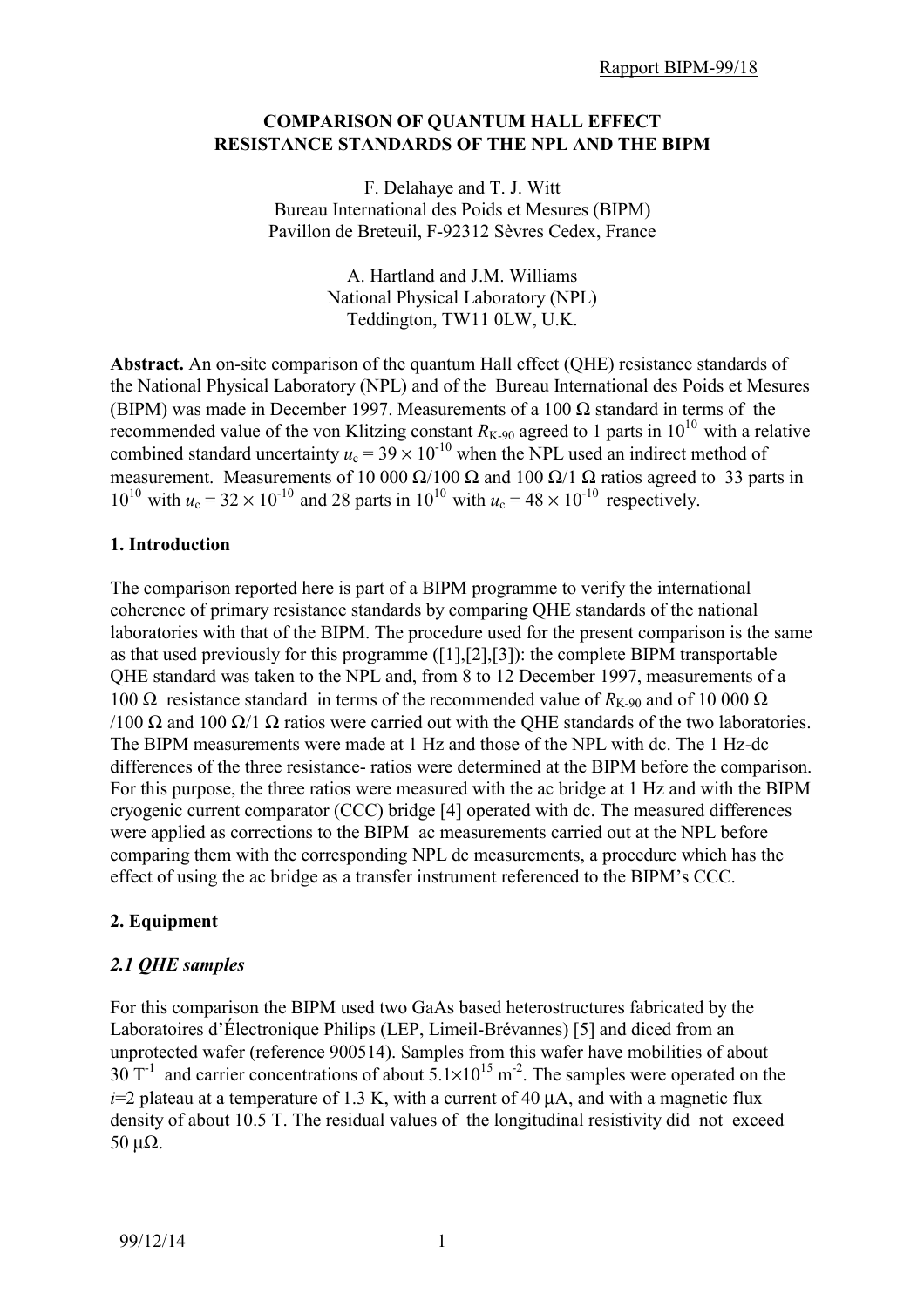The NPL used a GaAs device kindly donated by PTB [6]. The mobility was of order  $54$  T<sup>-1</sup> and the carrier concentration was about  $4.6 \times 10^{15}$  m<sup>-2</sup>. For the indirect measurements (see 3. below) the sample was operated on the *i*=2 plateau with a magnetic flux density *B*=9.5 T and at a temperature of 0.45 K. For the direct measurements it was operated on the  $i=4$  or  $i=2$ plateau. Generally the current was 50  $\mu$ A except for the direct measurement of 100  $\Omega$  when it was 25 µA for the *i*= 2 plateau. Residual values of the longitudinal resistivity did not exceed  $10$  μΩ.

### *2.2 Measurement systems*

The NPL measurement system is based on two cryogenic current comparator (CCC) bridges operated with dc. The system used for quantized Hall resistance (QHR) measurements, CCC2, [7] relates  $R_{K-90}$  for *i*=2 and/or 4 to two 100  $\Omega$  resistors which are connected in series and located in a thermo-regulated enclosure. The same bridge can be configured as a 10:1 ratio bridge and was used for the measurement of the 10 k $\Omega$  /100  $\Omega$  ratio in two stages using an intermediate 1 kΩ resistor.

The NPL normally uses a second CCC bridge, CCC1, [8] for the calibration of customers' artifacts. For the present comparison it was used with 2:1 or 1:1 ratios to measure a 100  $\Omega$ buffer resistor in terms of the two 100  $\Omega$  resistors connected in series and to relate the 100  $\Omega$ buffer to the BIPM 100  $\Omega$  standard. This bridge was also used with a 10 :1 ratio to measure the 100 Ω/1 Ω ratio using an intermediate 10 Ω resistor.

The uncertainty budgets corresponding to the NPL measurements carried out with these two CCC bridges are given in Annex 1.

The BIPM transportable measurement system includes a complete QHE resistance standard based on an ac-bridge operating at 1 Hz [9] as well as three conventional standard resistors of 100 Ω, 10 000 Ω and 1 Ω. The uncertainty budget for resistance-ratio measurements carried out with the BIPM ac-bridge, including the uncertainty on the corrections for the 1 Hz-dc differences, can be found in Table 2 of reference [3].

# **3. Comparison results**

# *3.1 Measurements of the 100* Ω *resistance standard in terms of RK-90*

3.1.1 Results based on NPL indirect measurements and on BIPM direct measurements of the 100 Ω standard

 On 9 December the NPL carried out three measurements of the resistance *R* of the 100 Ω standard using their normal procedure. These measurements are referred to as indirect because in this procedure the 100  $\Omega$  standard is compared, via the NPL 100  $\Omega$  buffer resistor, to the NPL OHE 100 Ω secondary standard using CCC1. This secondary standard is itself measured in terms of  $R_{K-90}$  using the NPL QHE system and CCC2. This technique is representative of the NPL's measurement chain from  $R_{K-90}$  to customers' 100  $\Omega$  standard resistors. On the same day the BIPM carried out two measurements of *R* directly in terms of the quantized Hall resistance  $R_H(2)$  as realized by the two BIPM samples. No significant difference was noted for results from the two samples. The relative difference between values  $R_{\text{NPL}}$  and  $R_{\text{BIPM}}$  attributed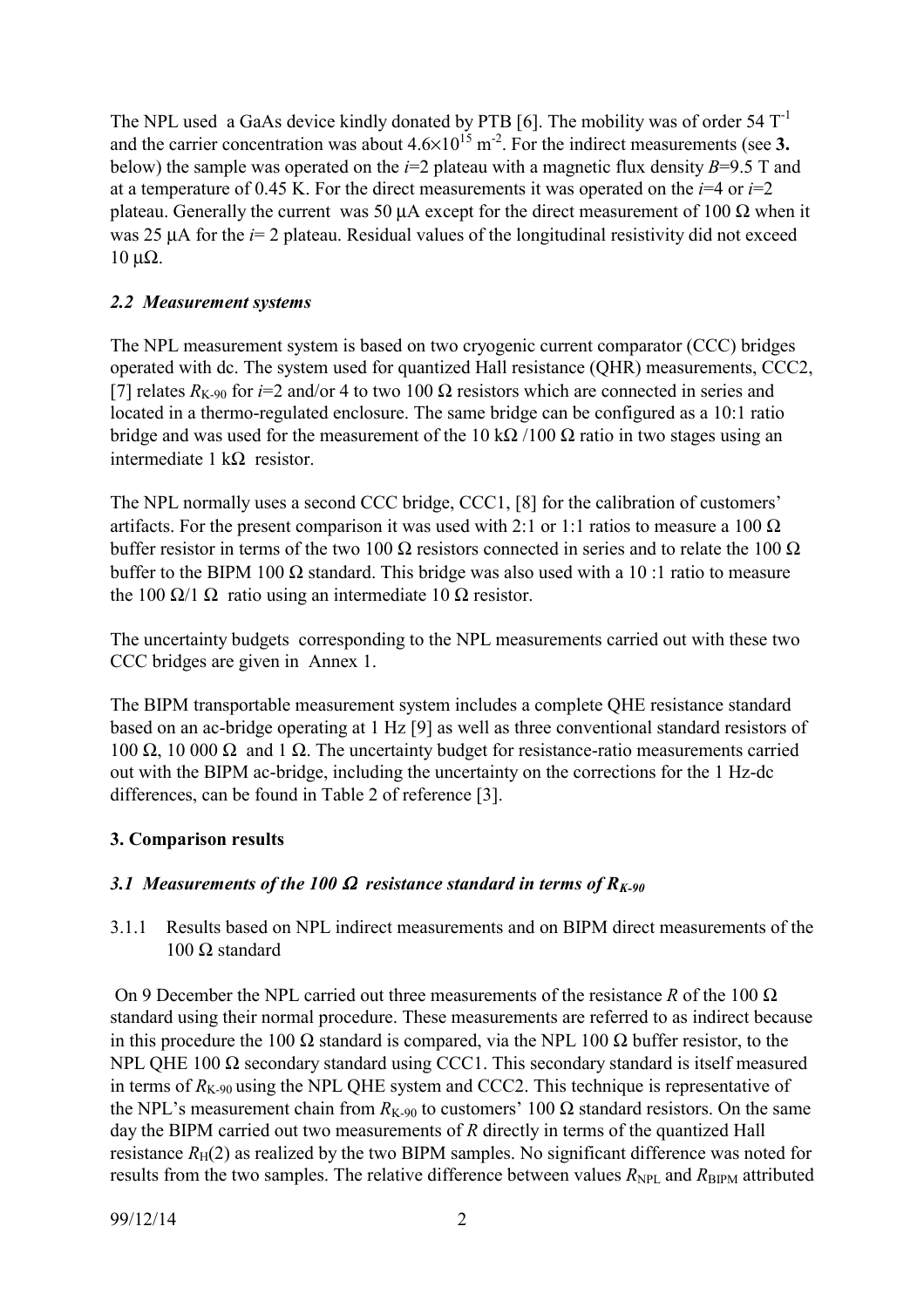to *R* by the two laboratories was found to be  $(R_{\text{NPL}} - R_{\text{BIPM}})/R = -58 \times 10^{-10}$ . Later the NPL found that a small additional correction should be applied to account for the resistance in the leads when a calibration shunt is connected to one of its bridges. This correction brings the NPL results into closer agreement with those of the BIPM. Figure 1 shows the three corrected NPL results and the two BIPM results. The final comparison result, obtained by calculating the difference between the mean of the three corrected NPL results and that of the two BIPM results, is :

 $(R_{\text{NPL}} - R_{\text{BIPM}}) / R = 1 \times 10^{-10}$  with  $u_c = 39 \times 10^{-10}$  (9/12/1997)

The combined standard uncertainty  $u_c$  is the square root of the sum of the squares of the NPL  $(31 \times 10^{-10})$  and BIPM  $(15 \times 10^{-10})$  type B standard uncertainties, of a standard uncertainty of  $5 \times 10^{-10}$  due to residual power and temperature effects in the 100  $\Omega$  standard, and of the type A standard uncertainty of the measurements  $(17 \times 10^{-10})$ .

3.1.2 Results based on NPL and BIPM direct measurements of the 100  $\Omega$  standard

On 10 December the NPL and the BIPM measured the resistance *R* directly in terms of  $R_{K-90}$ . The relative difference  $(R_{\text{NPI}} - R_{\text{RIPM}})/R$  between the mean of NPL and BIPM direct measurements was found to be about  $-1 \times 10^{-8}$ . However the NPL measurements showed an unusually high dispersion and were not representative of the normal behaviour of the NPL QHR and CCC2 system. NPL measurements in the weeks following the comparison did not show this behaviour and it was not possible to trace its origin.

#### *3.2 Measurements of the 10 000* Ω*/100* Ω *ratio*

The BIPM measured the ratio *K* of the 10 000  $\Omega$  resistance to the 100  $\Omega$  resistance in a single step using its 100/1 ratio resistance bridge. The NPL measured this ratio in two steps using a 10/1 ratio on bridge CCC2 and an intermediate resistor of 1000 Ω. For both laboratories the measuring current in the 10 000  $\Omega$  standard was 50  $\mu$ A to within a few percent. The comparison result is:

 $(K_{\text{NPL}} - K_{\text{BIPM}}) / K = 33 \times 10^{-10}$  with  $u_c = 32 \times 10^{-10}$  (9/12/1997)

The combined standard uncertainty  $u_c$  is the square root of the sum of the squares of the NPL  $(24 \times 10^{-10})$  and BIPM  $(15 \times 10^{-10})$  type B standard uncertainties, of a standard uncertainty of  $5 \times 10^{-10}$  due to residual power and temperature effects in the resistances, and of the type A standard uncertainty of the measurements  $(15 \times 10^{-10})$ .

#### *3.3 Measurements of the 100* Ω*/1* Ω *ratio*

The BIPM measured the ratio *K'* of the 100  $\Omega$  resistance to the 1  $\Omega$  resistance in a single step using its 100/1 ratio resistance bridge. The NPL measured this ratio in two steps using a 10/1 ratio on bridge CCC1 and an intermediate NPL resistor of 10 Ω. For both laboratories the measuring current in the 1  $\Omega$  standard was 50 mA to within a few percent. A number of difficulties occurred during the measurements. An unintentional leakage resistance was discovered between the BIPM 1  $\Omega$  resistor and its housing case. The cause of the leakage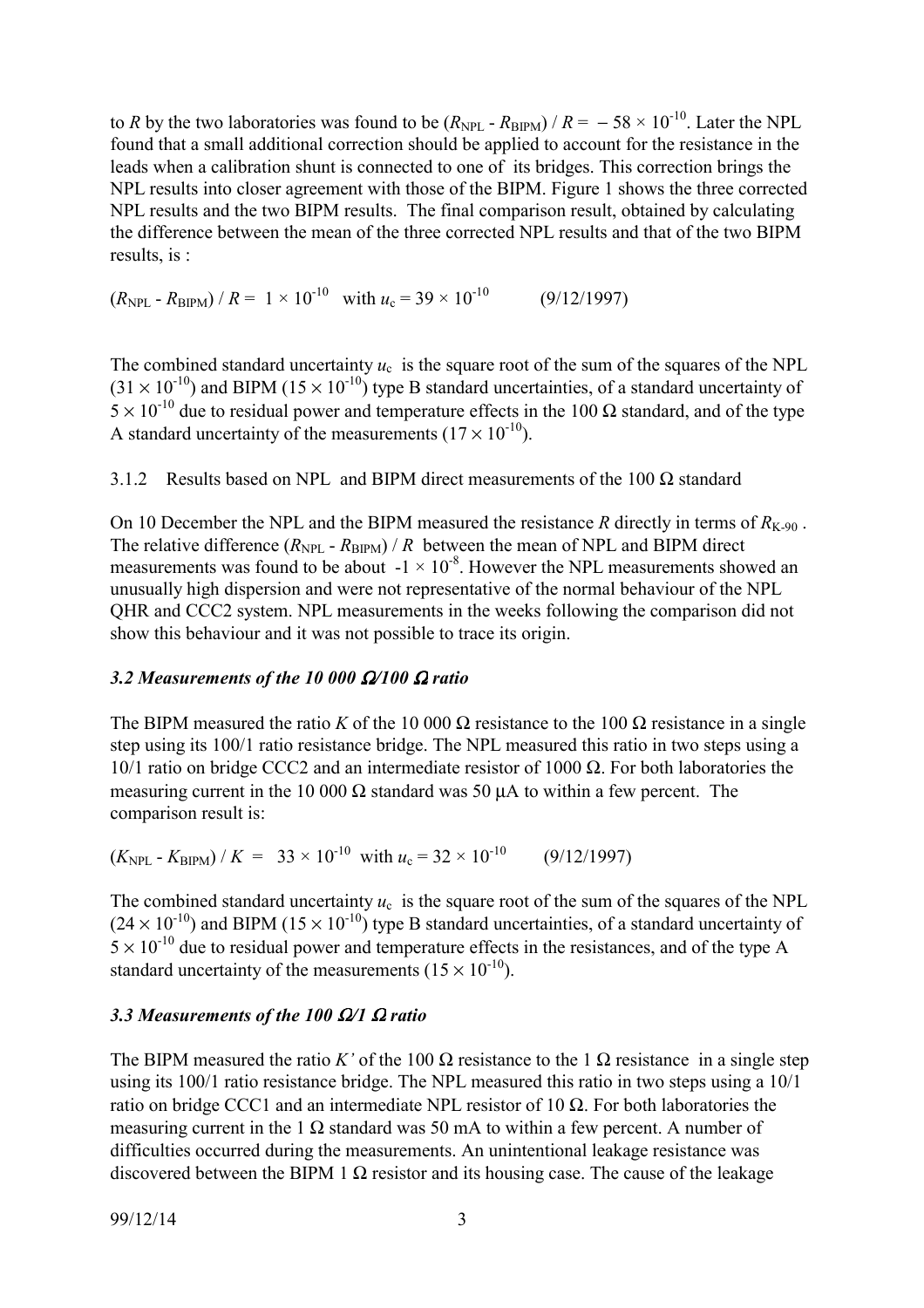resistance was readily located and removed. Also the first series of NPL measurements were carried out with a rather short time delay of about 1s between the reversal of the dc current in the resistors and the start of the sequence of data acquisition. In the presence of a Peltier effect (in the 1  $\Omega$  standard and also in the 10  $\Omega$  standard) the use of a short delay results in a measured resistance value that differs slightly from the zero frequency or dc value. The dc value is defined as the dc voltage to current ratio once the thermal emf induced by the Peltier effect across the resistor has reached a stable value. This may take several seconds with the resistors used during the comparison. Subsequent NPL measurements were taken with an increased delay (about 15 s), similar to that used at the BIPM for dc measurements. Unfortunately, due to lack of time, only 10  $\Omega/1 \Omega$  ratio-measurements were carried out with the increased delay. The preliminary comparison result, based on NPL  $100\Omega/10\Omega$ measurements with short delay and on NPL 10  $\Omega/1 \Omega$  measurements with increased delay was:  $(K'_{\text{NPL}} - K'_{\text{BIPM}})/K' = 125 \times 10^{-10}$ . After the comparison the NPL carried out measurements of the ratio between the NPL 10  $\Omega$  resistor and a NPL 100  $\Omega$  resistor, with short and increased delays. The measured ratio increased by 97 parts in  $10^{10}$  when the delay was increased. As the Peltier effect in the NPL or BIPM 100  $\Omega$  resistors is believed to be negligible compared with that in the 10  $\Omega$  resistor, a correction of same value was applied to the preliminary result, leading to the final comparison result:

 $(K'_{\text{NPL}} - K'_{\text{BIPM}}) / K' = 28 \times 10^{-10}$  with  $u_c = 48 \times 10^{-10}$  (12/12/1997)

The combined standard uncertainty  $u_c$  is the square root of the sum of the squares of the NPL  $(36 \times 10^{-10})$  and BIPM  $(20 \times 10^{-10})$  type B standard uncertainties, of a standard uncertainty of  $10 \times 10^{-10}$  due to residual power and temperature effects in the resistances, and of the type A standard uncertainty of the measurements  $(22 \times 10^{-10})$ .

#### **4. Conclusion**

Despite a number of difficulties this comparison demonstrated good agreement between the NPL and BIPM measurements. Results of BIPM measurements and NPL indirect measurements of the 100  $\Omega$  resistance standard in terms of  $R_{K-90}$ , as well as BIPM and NPL results of measurements of the 10 000 Ω/ 100 Ω and 100 Ω/1 Ω ratios agree to within a few parts in  $10^9$ , a value consistent with the estimated uncertainties. It was demonstrated that to limit the influence of the Peltier effect on the  $100\Omega/1 \Omega$  ratio measurement, it is essential that both laboratories use identical and sufficiently long delays after reversing the current in the dc measurements.

#### **References**

- 1. Delahaye F., Witt T. J., Piquemal F., Genevès G., *IEEE Trans. Instrum. Meas*., 1995, **44**, 258-261.
- 2. Delahaye F., Witt T. J., Jeckelmann B., Jeanneret B., *Metrologia*, 1995/96, **32**, 385-388.
- 3. Delahaye F., Witt T. J., Pesel E., Schumacher B., Warnecke P., *Metrologia*, 1997, **34**, 211-214.
- 4. Delahaye F., Bournaud D., *IEEE Trans. Instrum. Meas*., 1991, **40**, 237-240.
- 5. Piquemal F., Genevès G., Delahaye F., André J. P., Patillon J. N., Frijlink P., *IEEE Trans. Instrum. Meas*., 1993, **42**, 264-268.
- 6. Pierz K., Schumacher B., preprint *Com. Consult. d'Électricité,* 1997.
- 7. Hartland A., *Metrologia*, 1992, **29**, 175-190.

99/12/14 4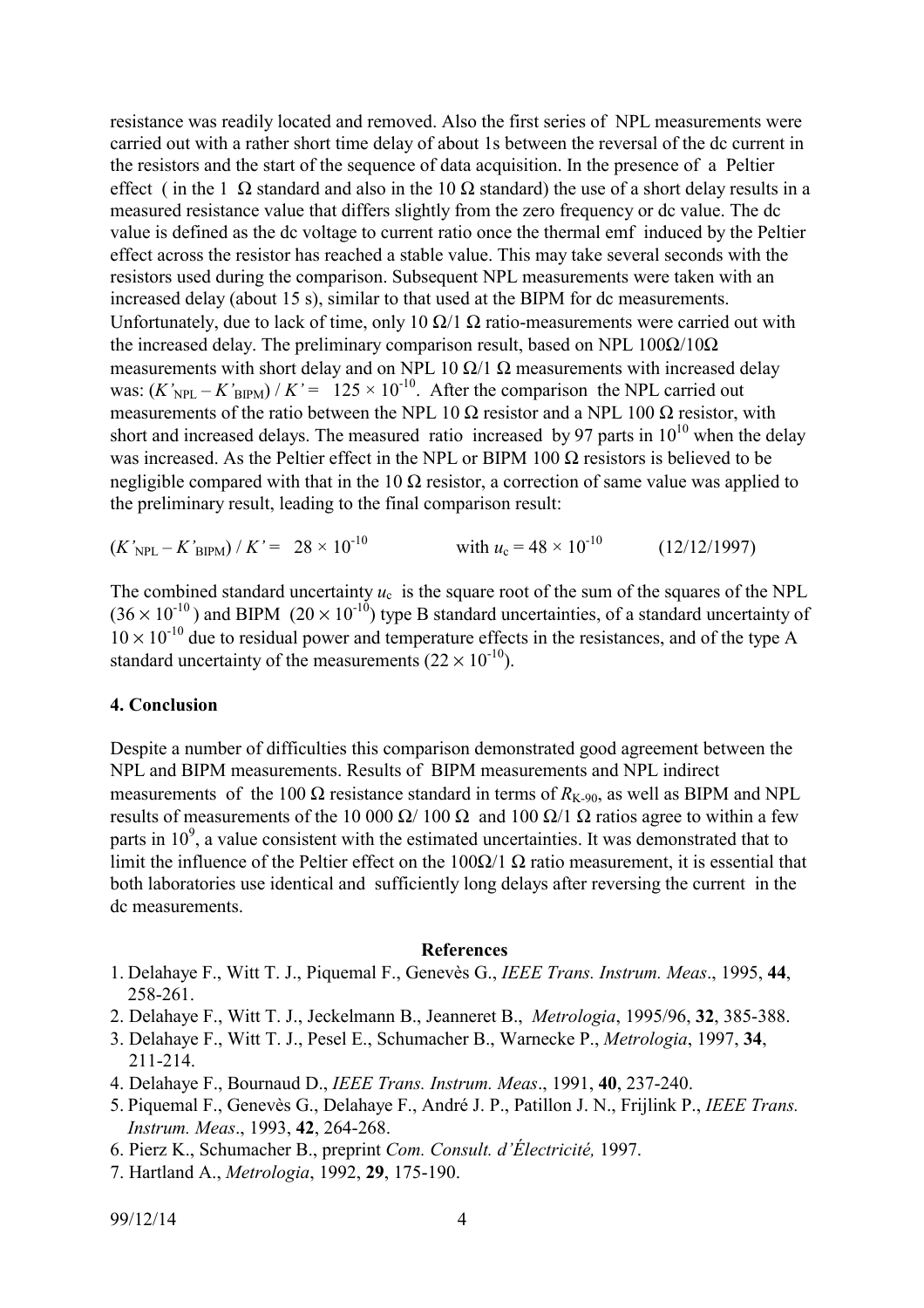9. Delahaye F., Bournaud D., *IEEE Trans. Instrum. Meas*., 1993, **42**, 287-291.

# **Annex 1 : Uncertainty budgets for the NPL measurements.**

All uncertainties are standard uncertainties and are expressed in parts in  $10<sup>9</sup>$ .

#### **1) Uncertainty budget for the NPL indirect measurement of the 100** Ω **standard in terms of the quantized Hall resistance, via a NPL 100** Ω **resistor (R100/1) and a buffer resistor (222025) :**

Uncertainty and type

| QHR to $R100/1$<br>Standard deviation of the mean (10 results):<br>Temperature stability of R100/1, $(0.75 \times 10^{-9} \text{/mK}, \pm 1 \text{ mK} \text{ rectangular})$ :<br>Calibration using shunt, (1 m $\Omega$ on 2 leads, 23×10 <sup>-6</sup> deviation, rectangular):<br>Ratio accuracy of CCC bridge $(\pm 3 \times 10^{-9})$ , rectangular): | 1.9 $(A)$<br>$0.4$ (B)<br>$0.2$ (B)<br>(B)<br>1.7  |
|------------------------------------------------------------------------------------------------------------------------------------------------------------------------------------------------------------------------------------------------------------------------------------------------------------------------------------------------------------|----------------------------------------------------|
| R100/1 to 222025<br>Standard deviation of the mean (12 results):<br>Temperature stability of 222025, $(0.3 \times 10^{-9} \text{/mK}, \pm 1 \text{ mK} \text{ rectangular})$ :<br>Calibration using shunt, (1 m $\Omega$ on 2 leads, 7×10 <sup>-6</sup> deviation, rectangular):<br>Ratio accuracy of CCC bridge $(\pm 3 \times 10^{-9})$ , rectangular):  | $0.2$ (A)<br>$0.2$ (B)<br>$0.1$ (B)<br>$1.7$ (B)   |
| 222025 to BIPM100<br>Standard deviation of the mean (14 results):<br>Calibration using shunt, (1 m $\Omega$ on 2 leads, $35\times10^{-6}$ deviation, rectangular):<br>Ratio accuracy of CCC bridge $(\pm 3 \times 10^{-9})$ , rectangular):                                                                                                                | 0.9 <sub>o</sub><br>(A)<br>$0.3$ (B)<br>1.7<br>(B) |
| Total Type A uncertainty<br>Total Type B uncertainty                                                                                                                                                                                                                                                                                                       | 2.1 $v=12$<br>3.1                                  |
| Total combined uncertainty                                                                                                                                                                                                                                                                                                                                 | 3.7                                                |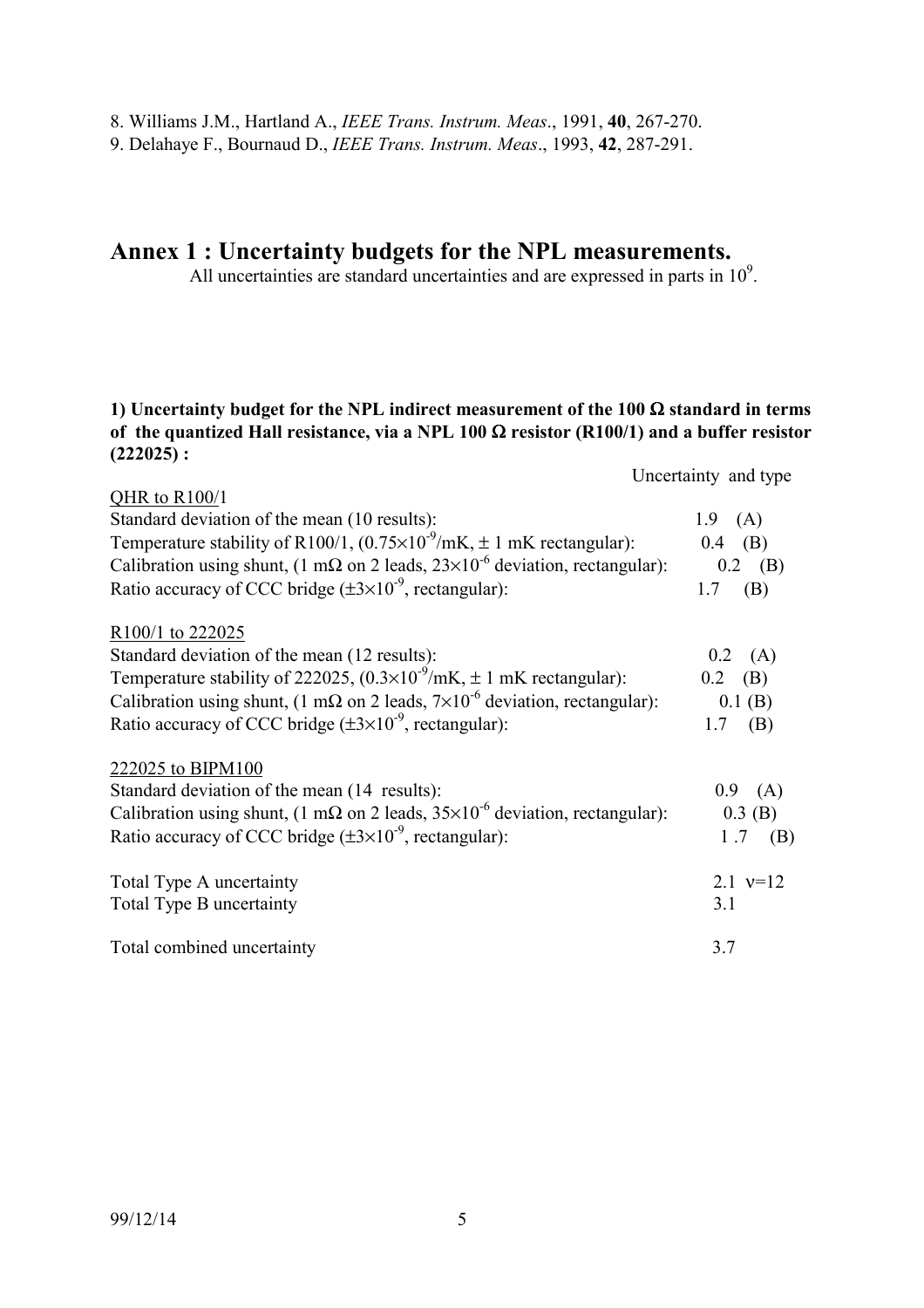# **2) Uncertainty budget for the NPL measurements of the 10 000** Ω**/100** Ω **ratio via an intermediate 1000** Ω **resistor :**

|                                                                                                      | Uncertainty and type |
|------------------------------------------------------------------------------------------------------|----------------------|
| Standard error of the mean (3 results):                                                              | 1.7(A)               |
| Temperature stability of 1 k $\Omega$ is included in the above.                                      |                      |
| Calibration using shunt, (1 m $\Omega$ on 2 leads, $20 \times 10^{-6}$ deviation, rectangular):      | $0.02$ (B)           |
| Ratio accuracy of CCC bridge, 10 k $\Omega$ to 1 k $\Omega$ ( $\pm 3 \times 10^{-9}$ , rectangular): | (B)<br>1.7           |
| Ratio accuracy of CCC bridge, 1 k $\Omega$ to 100 $\Omega$ ( $\pm 3 \times 10^{-9}$ , rectangular):  | (B)                  |
| Total Type A uncertainty                                                                             | 17                   |
| Total Type B uncertainty                                                                             | 2.4                  |
| Total combined uncertainty                                                                           | 29                   |

# **3) Uncertainty budget for the NPL measurements of the 100** Ω**/1** Ω **ratio via an intermediate 10** Ω **resistor :**

Uncertainty and type

| BIPM 100 $\Omega$ to 10 $\Omega$ 239136                                                                     |         |           |
|-------------------------------------------------------------------------------------------------------------|---------|-----------|
| Standard deviation of the mean (5 results):                                                                 |         | $1.8$ (A) |
| Temperature stability of 239136, $(2\times10^{-9}$ /mK, $\pm 1$ mK rectangular):                            | 1.2 (B) |           |
| Calibration using shunt, (0.5 m $\Omega$ on 2 leads, 28×10 <sup>-6</sup> deviation, rectangular):           | 1.2     | (B)       |
| Ratio accuracy of CCC bridge $(\pm 3 \times 10^{-9})$ , rectangular):                                       | 1.7     | (B)       |
| Peltier effect in 10 $\Omega$ (correction of $10\times10^{-9}$ )                                            | 2.0     | (B)       |
| 10 Ω 239136 to BIPM 1 Ω                                                                                     |         |           |
| Standard error of the mean (2 results):                                                                     | 1.0(A)  |           |
| Calibration using shunt, (0.5 m $\Omega$ on 2 leads, 0.3×10 <sup>-6</sup> deviation, rectangular): 0.01 (B) |         |           |
| Ratio accuracy of CCC bridge $(\pm 3 \times 10{-}9)$ , rectangular):                                        | 1.7(B)  |           |
| Total Type A uncertainty                                                                                    | 2.1     | $v=7$     |
| Total Type B uncertainty                                                                                    | 3.6     |           |
| Total combined uncertainty                                                                                  | 4.2     |           |